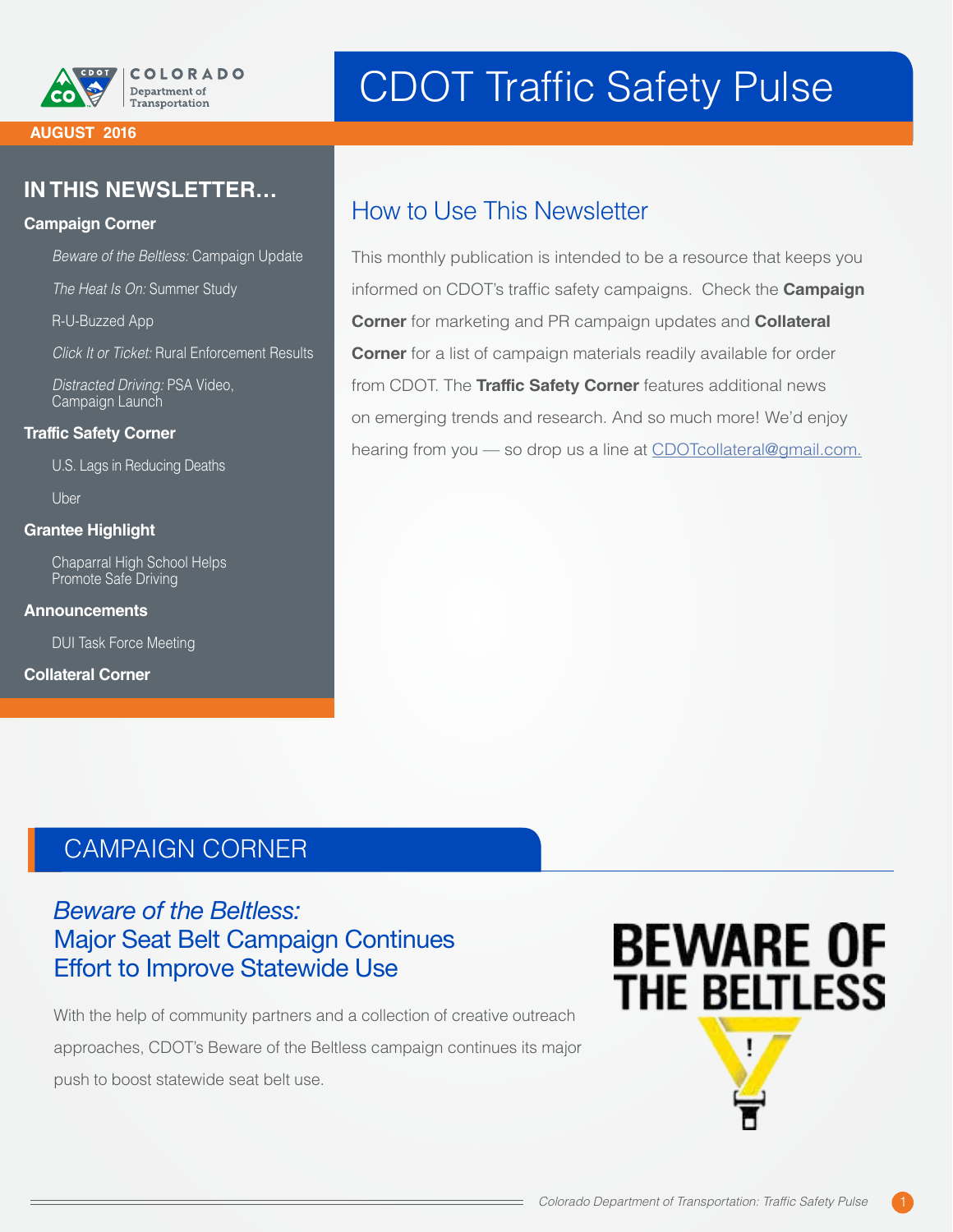#### **Yellow Cab**

Among the partners encouraging seat belt use is Denver Yellow Cab. The company recently launched a new program to ensure their drivers and customers are always buckled up. They did this by incorporating a few creative reminders displayed inside and out of their taxis:



**In-Cab Video:** To directly reach backseat customers, Yellow Cab and CDOT collaborated on a friendly PSA video that will air on backseat monitors. The video will remind customers to buckle up, even in the back seat. The only cab company with backseat monitors, Yellow Cab provides a unique opportunity to reach passengers. [CLICK HERE](https://www.dropbox.com/s/jvv2gbr29dc1jqa/Yellow%20Cab%20Seat%20Belt%20Video.mov?dl=1) to watch the video.

**Roaming Reminders:** Yellow Cab's call for seat belt use will also project from outside the taxis, as 400 vehicles will be outfitted with "Buckle Up Colorado" bumper stickers. The stickers will be complemented by campaign-branded cab-toppers to reach surrounding motorists and remind them to buckle up.

#### **Law Enforcement**

The continued support from local police agencies has strengthened the campaign's call for seat belt use with collateral distribution throughout the state. Banners, posters, rack cards and bilingual signs are among the various materials that have been supplied to numerous departments, further spreading the seat belt message. [CLICK HERE](https://www.codot.gov/safety/seatbelts-carseats/year-of-the-seat-belt/campaign-materials#collapseFour) to view and download campaign materials.

#### **County Fairs**

The Beware of the Beltless campaign also had a presence at two local county fairs. In partnership with the Weld County Drive Smart Coalition, campaign banners and a crashed vehicle display were visible at the Weld County Fair from July 27 to August 1. Campaign materials were also present at the Adams County Fair, with English and Spanish banners placed in parking lots, print ads in the fair program, along with the crashed vehicle exhibit and campaign messaging through the Adams County Fair Facebook.



[CLICK HERE](https://www.codot.gov/safety/seatbelts-carseats/year-of-the-seat-belt/social-media-toolkit) for the Beware of the Beltless social media toolkit. Find an assortment of usable posts promoting seat belt use.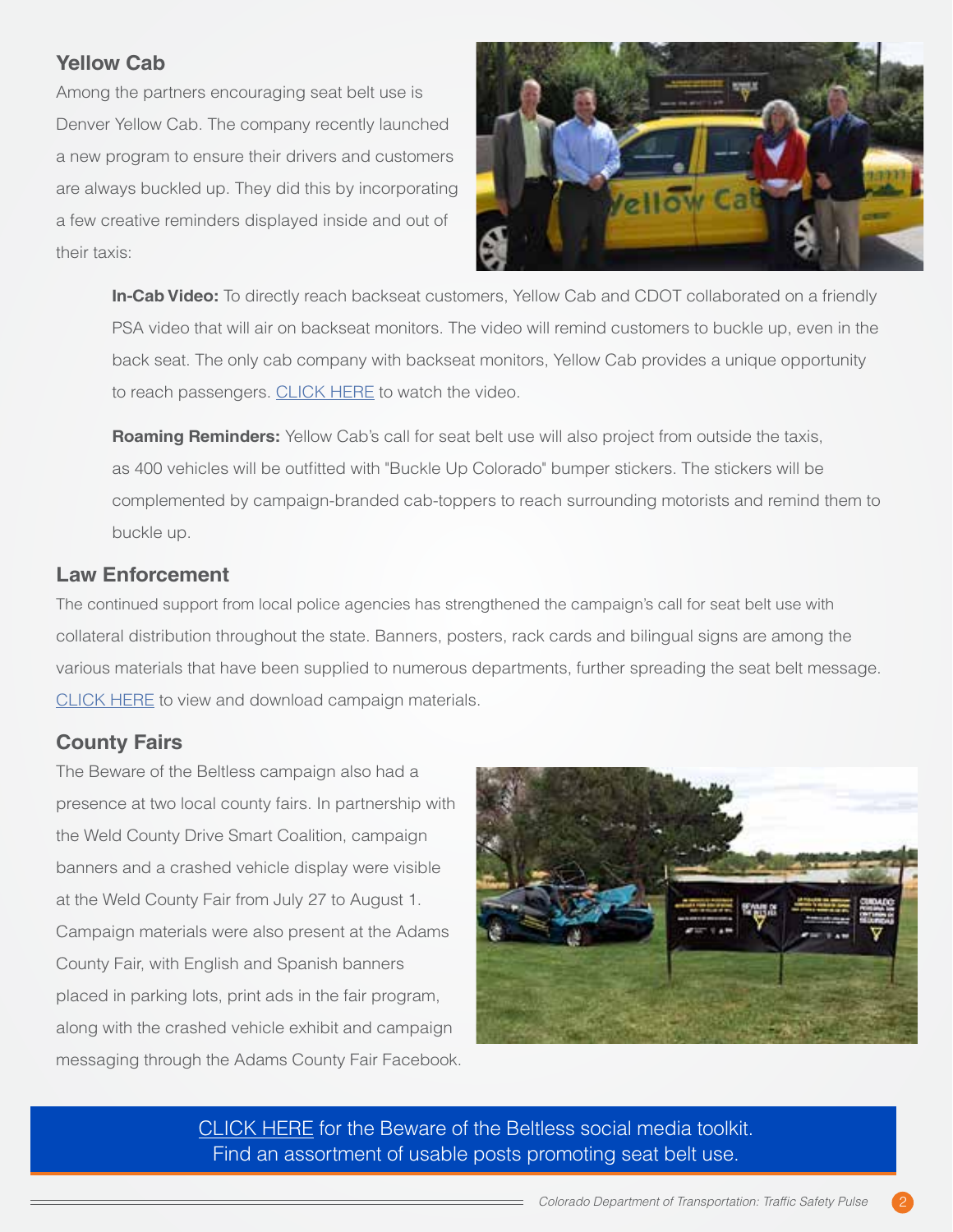#### *The Heat Is On:*  Breathalyzer Program Helps Participants Understand Limits

In 2015, August and September ranked as the two highest months for suspected impairment fatalities in Colorado. According to preliminary data, the combined 47 deaths in August and September accounted for 25 percent of the 182 statewide alcohol-related fatalities.



 To end to the fallacy that consuming a few drinks has no affect on a persons ability to operate a vehicle, CDOT partnered with BACtrack, a premier breathalyzer company, to gather feedback from Coloradans on how tracking their BAC may change their drinking habits — especially when it comes to drinking and driving.

Choosing from more than 1,500 submissions, CDOT randomly selected 225 participants to use the smartphone breathalyzers for a trial period. Through Bluetooth technology, the BAC data is stored in the users cell phone via the BACtrack app, giving the participant a clear understanding of their drinking limit and habits. Participants will also complete three short surveys with questions about drinking patterns, driving and their breathalyzer use. CDOT hopes the data will provide insight about drinking tendencies, and in particular, if the mobile breathalyzers discourage people from driving impaired.

### R-U-Buzzed App

There's an app available for nearly any need, and CDOT recently launched its improved "R-U-Buzzed" app to help Coloradans avoid driving impaired.

The R-U-Buzzed app is another resource offered by CDOT to help Coloradans recognize their drinking limits in accordance with the state BAC limits of .05 percent (DWAI) and .08 percent (DUI). The R-U-Buzzed app serves as a central resource for the responsible drinker a BAC calculator complete with access to various ride-hailing services.

**Here's how it works:** The app determines BAC based on information the users enter — weight, gender, drinking time, and alcohol consumed. The users' BAC is then compared with Colorado's legal limit and the app provides an estimated time until their BAC will return to a sober level, assuming they stop drinking. The "Need a Ride?" feature in the app allows users to connect with popular ride-hailing services Uber, Lyft, zTrip and Curb.



R-U-Buzzed is free and can be downloaded [HERE.](http://onelink.to/r-u-buzzed) It is compatible with Android and iPhone devices.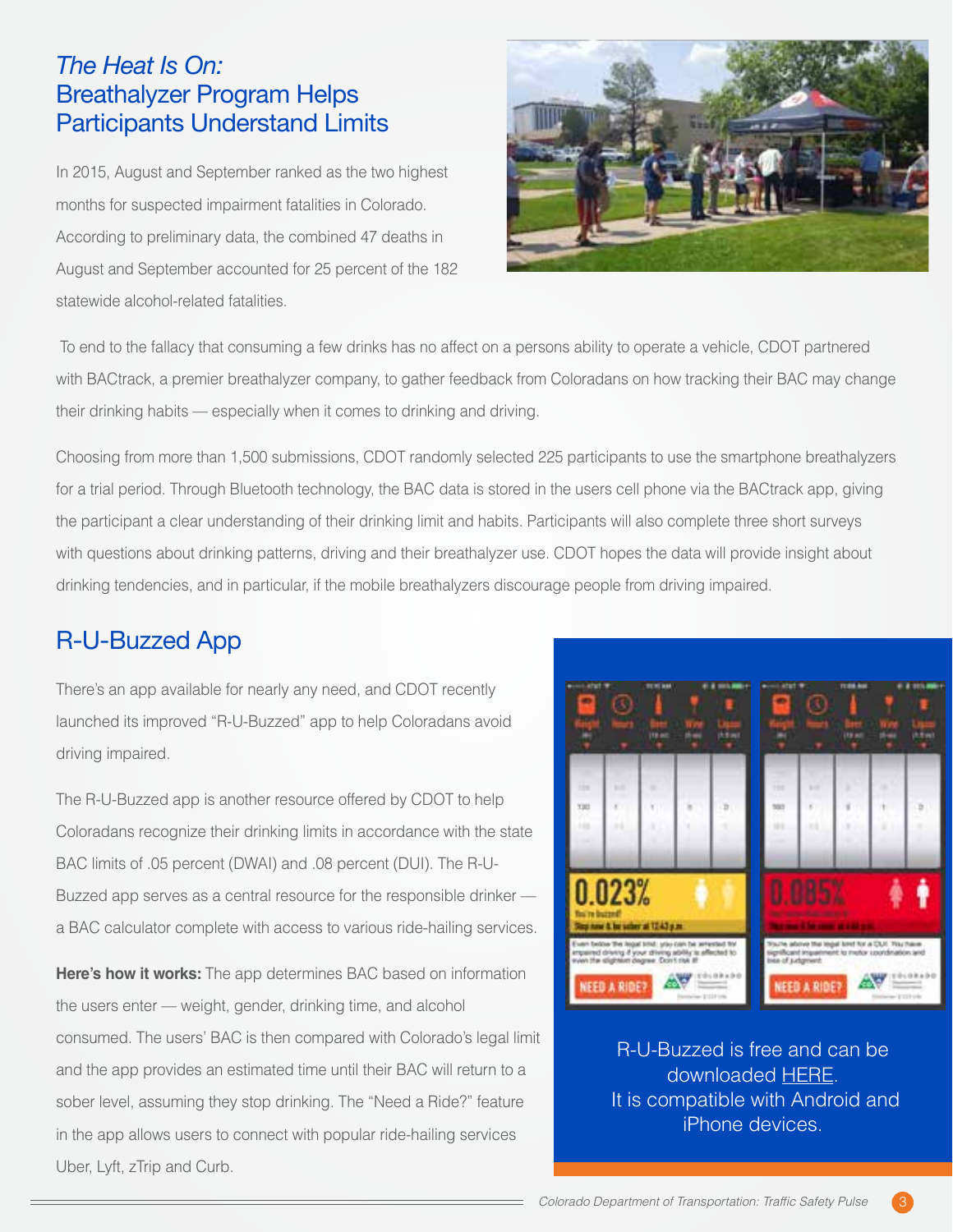## Distracted Driving: New PSA shows Distracted Driving is a Killer Habit

In 2015, distracted driving fatalities accounted for 13 percent of all Colorado traffic deaths, up from 12 percent in 2014 and one of the many reasons why distracted driving remains a focal point in CDOT's commitment to Colorado's road health.

Bolstering this effort, CDOT released a moving PSA aimed at distracted drivers. The 30-second video, dubbed "Killer Habit", depicts a father in denial of a "digital addiction" —



his excessive use of technology, particularly while driving — and finds himself in a serious crash as a result of texting and driving. The video touches on a number of distracted driver notions. Once thought to be an issue exclusive to teenage drivers, CDOT found that 37.4 percent of Colorado distracted driving crashes between 2012-2014 was people between the ages of 21 and 34. Research also indicates that 98 percent of national survey respondents know distracted driving is dangerous, but nearly 75 percent admit to having done it. The PSA aired in local movie theaters across the state and in online pre-roll commercials. In conjunction with the PSA, CDOT also implemented digital advertisements and audio PSA placements through Pandora Internet Radio.

## *Click It or Ticket: Rural* Enforcement Cites 1,144 Unbuckled Drivers

Colorado could save 63 lives each year if 100 percent of drivers and passengers wore seat belts. Rural counties in particular have some of the lowest seat belt rates in the state (2015 data), with three rural counties ranking among the bottom five in the state — Baca (67.1 percent), Delta (70.8 percent) and Montrose (75.5 percent).



CDOT continued its significant charge to increase seat belt use statewide, completing the second Click It or Ticket rural enforcement of the year. Law enforcement cited 1,144 unbelted passengers and drivers during the heightened patrol. Of those cited, 45 were parents and caregivers with unrestrained children in the car.

Fifty-eight agencies collaborated for the enforcement. The Colorado State Patrol (604), Arapahoe County Sheriff's Office (39), Montrose Police Department (37) and the Montrose County Sheriff's Office (32) issued the most citations.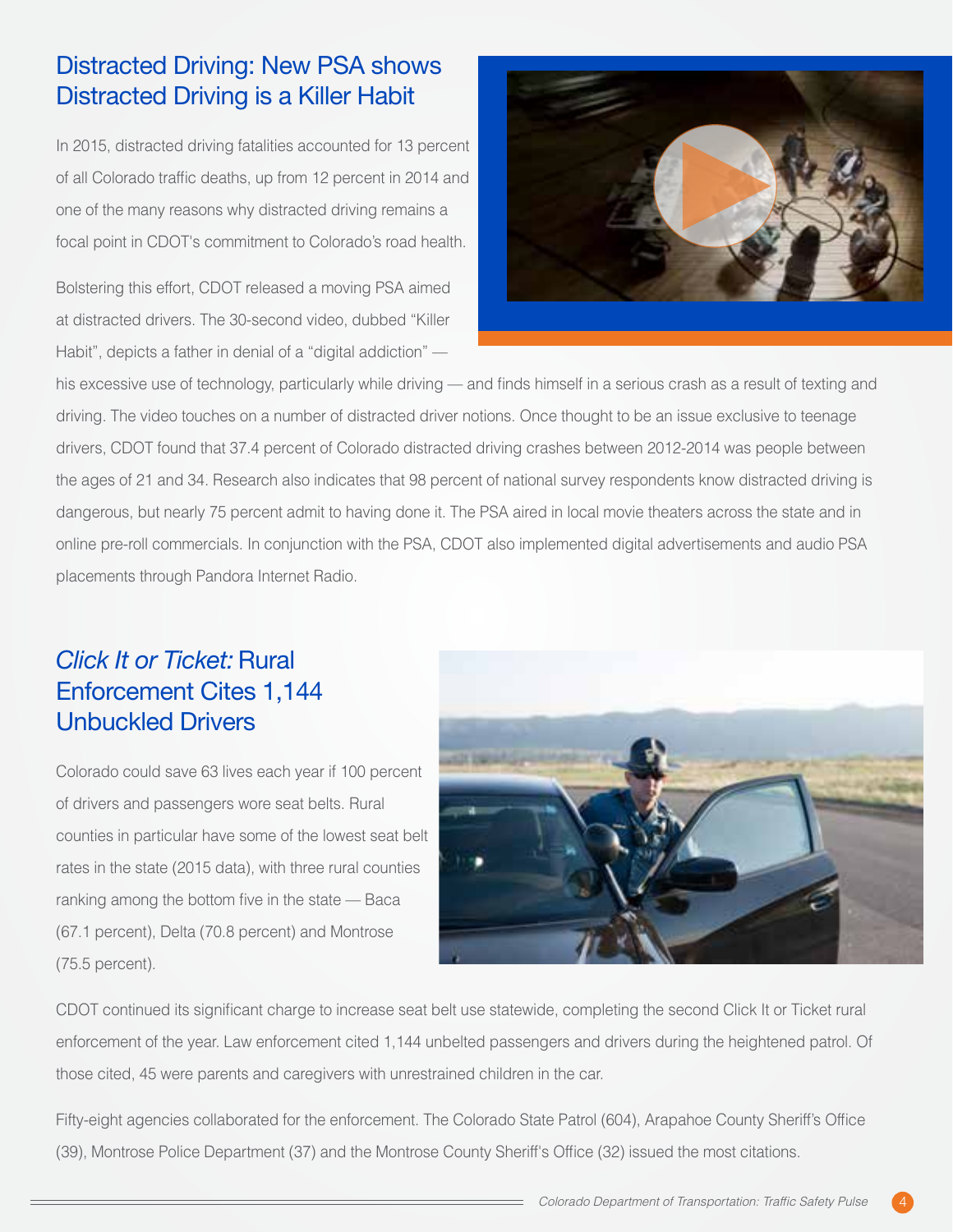

### *Drive High, Get a DUI:* Spectacular Billboard

After marijuana legalization for Coloradans over 21-years-old in 2014, CDOT and traffic safety partners created educational and engaging communications tactics to ensure residents understand the laws surrounding driving under the influence of marijuana — a DUI offense.

With the goal of increasing awareness of the dangers of driving while high amongst the target audience, 21-34 year old recreational male users, CDOT's Don't Drive High campaign unveiled its latest tactic - a 28-foot tall 3-D crashed-car that resembles a marijuana joint. This newest tactic is part of CDOT's Dangerous Combinations campaign. It sends a simple and honest message: driving while high on marijuana is dangerous and illegal.

The unique "joint-car" is impossible to miss on the side of the downtown Denver Courtyard Marriott at Curtis Street and 16th Street Mall, a heavy pedestrian and vehicle traffic area downtown. This location is within a mile of several dispensaries.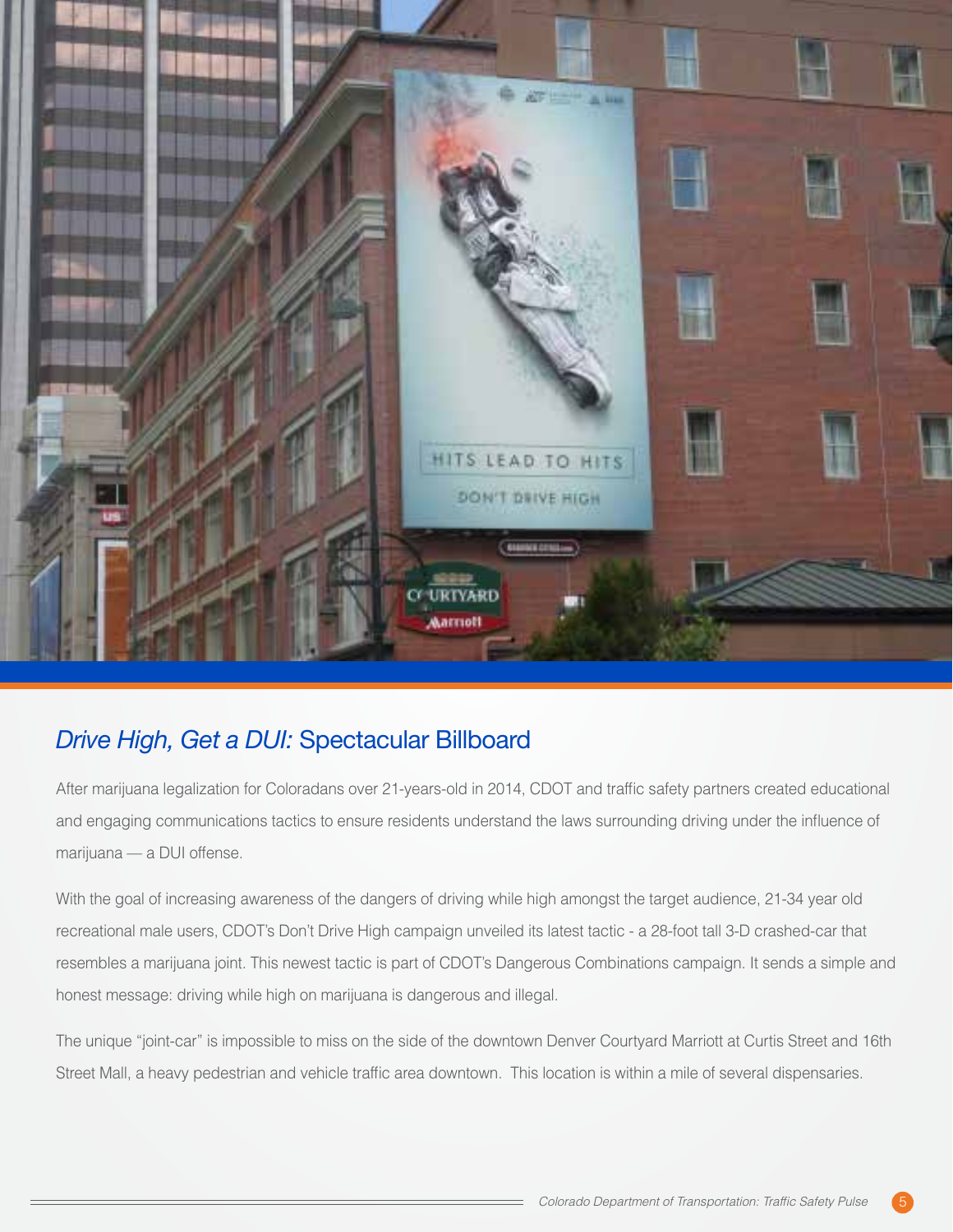

# THEY'RE NOT TRYING TO GO UNNOTICED



CHECK TWICE for MOTORCYCLES. 45 INC

#### MC Safety: Motorcycles Aren't Hiding From You

With motorcycle crashes and fatalities across Colorado on the rise, CDOT's Motorcycle Safety campaign is targeting drivers, encouraging them to be aware of motorcyclists on state roadways. To spark behavior change within the target audience, Colorado drivers 18-54 years old, and ultimately decrease motorcycle crashes and fatalities in the state, CDOT launched a paid social media campaign with the motto "Motorcycles aren't hiding from you."

CDOT's Motorcycle Safety campaign is reaching Colorado drivers through Facebook with eye-catching, humorous images of motorcyclists hiding in unsuspecting places, informing drivers that motorcyclists aren't hiding from them..

The social media campaign is supported with live traffic reads, gas pump toppers and rack cards, all with the same message: Check twice for motorcycles. This Facebook campaign is in market July 18-September 2, during peak rider season in Colorado.

#### DUI – A Few Can Still Be **Dangerous**

Each year in Colorado, more than 26,000 people are arrested for DUI, and over 150 people are killed in alcohol-related traffic crashes, representing nearly one-third of total traffic fatalities in Colorado. Year-overyear, young males account for the majority of these fatalities. Many males, ages 21-35, do not consider driving after just a few drinks to be impaired driving, and in 2014, CDOT introduced the "A Few Can be Dangerous" campaign to settle this misconception.

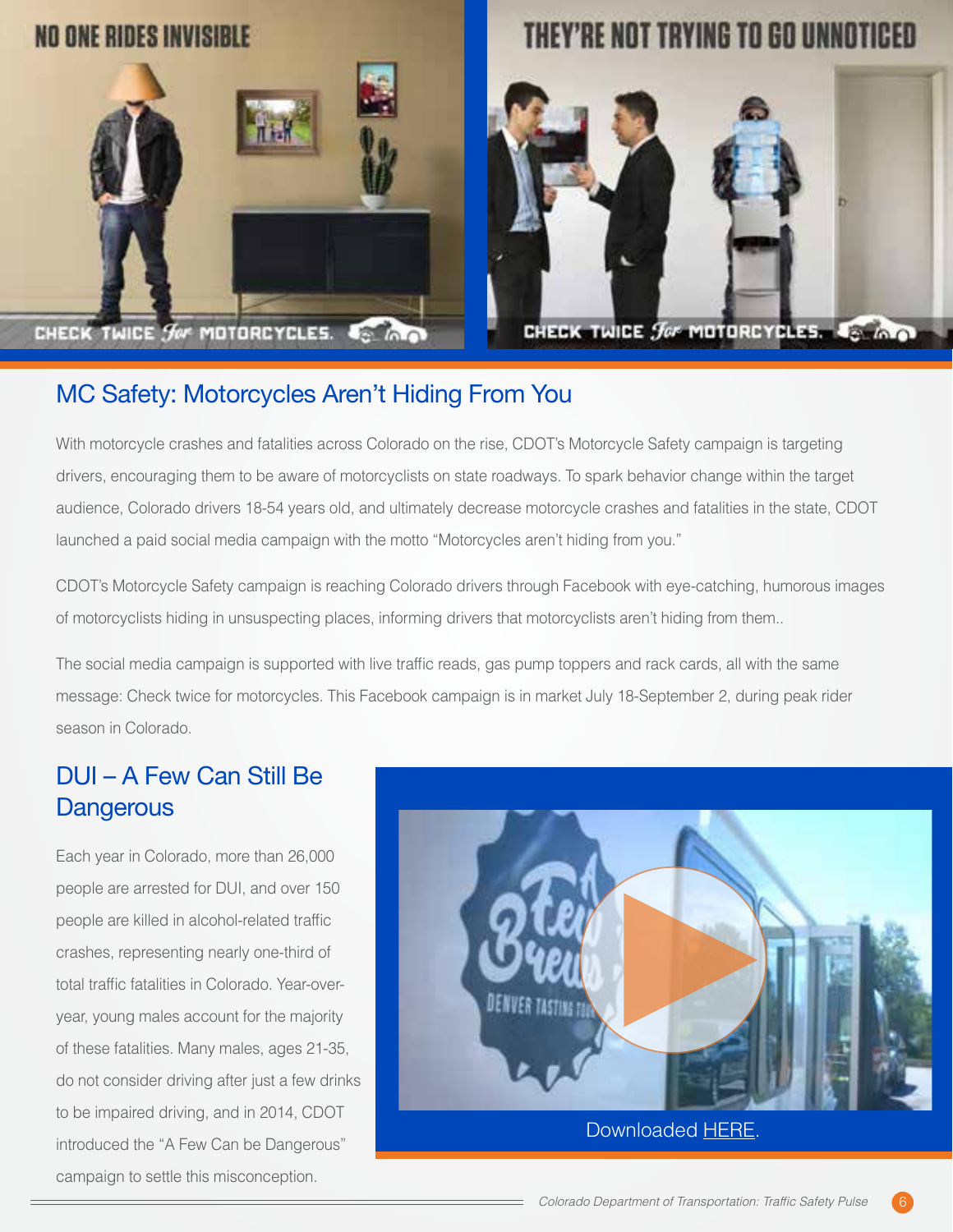As part of the campaign, CDOT introduced "A Few Brews - Social Experiment," where unsuspecting Coloradans were taken on what they thought was a craft brewery tour, but soon turned into an unforgettable experience.

The goal of the experiment was to raise awareness that a few drinks can be dangerous, and encourage the audience to take responsibility for their actions – and the actions of their designated driver - when drinking. The goal is to ultimately change public behavior to always avoid driving impaired.

To share the video on social media, include the link with the caption, "A brewery tour with a twist: What happens with you mix a drinking driver and a bus full of people?"

## TRAFFIC SAFETY CORNER

#### CDC Report: US Trailing in Lowering Crash Fatality Rate

A new report released by the Centers for Disease Control and Prevention (CDC) reveals that while the US has reduced the crash fatality rate, it still trails 19 high-income countries in average fatality decline. The analysis shows the US lowered its crash rate 31 percent from 2000-2013, ranking behind the 56 percent average for the 19 other countries. If the US crash death rate had declined at the same rate as the average for the other countries, an estimated 18,000 lives and \$210 million in direct medical costs could have been saved.

The report also uncovered that the US had the most motor vehicle deaths per 100,000 population, the second highest rate of alcohol-related deaths (31 percent), and the third lowest front seat belt use rate (87 percent). A CDC doctor estimated that 3,000 lives could be saved each year with a 100 percent seat belt use rate, and 10,000 lives by eliminating alcohol impaired driving.

### Uber Promotes Driver Safety with New App Additions

Uber is upgrading their popular rile-hailing service app to encourage their employees to practice safer driving habits.



Uber will now send daily reports to drivers, allowing them to

review their driving patterns and compare to others in their region. The app will also deliver messages reminding drivers to use their seat belt and refrain from drowsy and distracted driving. If the app senses that driver is traveling above the speed limit, it will alert them with a notification.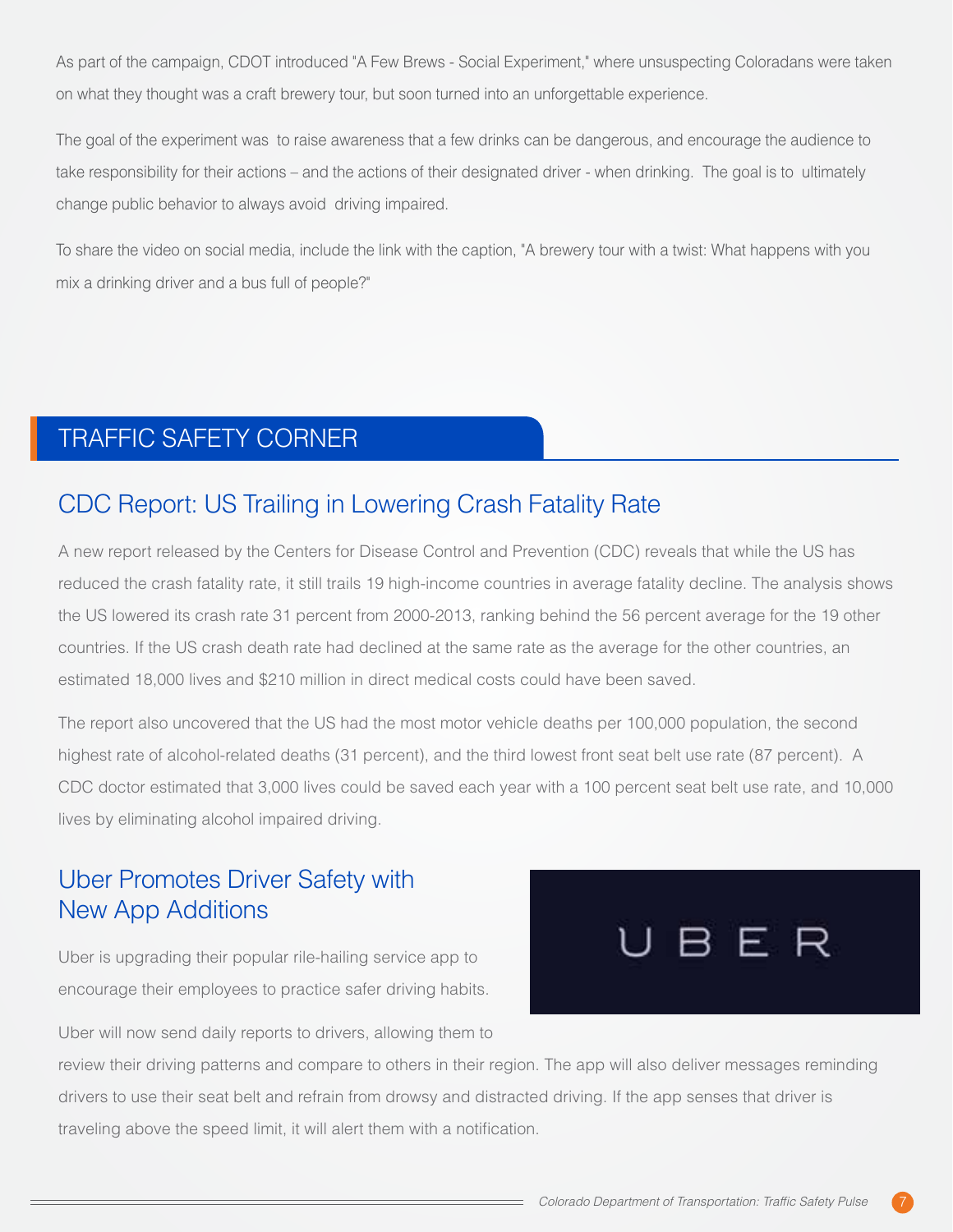## GRANTEE HIGHLIGHT

#### Chaparral High School Helps Promote Safe Driving

The collaborative efforts between CDOT, Safe Kids Denver Metro, South Metro Safety Foundation, South Metro Fire Department, and Parker Adventist Hospital Trauma Injury Prevention all contributed to a successful campaign at Chaparral High School, where the school's DECA group took on the challenge of promoting safe teen driving in both in their school and the greater community. The group of 15 students played a huge role as volunteers for the Parker Adventist Hospital's *Teens Take the Whee*l event last April. The free two-hour event gave more than 100 adults and teens the opportunity to engage in compelling videos and presentations, interactive safety games, and meaningful dialogue about safe teen driving. CDOT contributions helped provide flyers and newspaper ads, as well as standard signage used at all of the *Teens Take the Whee*l events throughout the metro area.

The group also hosted a week of Drive Safe events at Chaparral High School. The events addressed various safety topics including DUI prevention and seat belt use. CDOT funding provided the events with safety-inspired collateral, including a photo booth, magnets and ribbons.





### ANNOUNCEMENTS

#### DUI Task Force Meeting

**Dates:** Sept. 6, 2016 **Where:** TBA